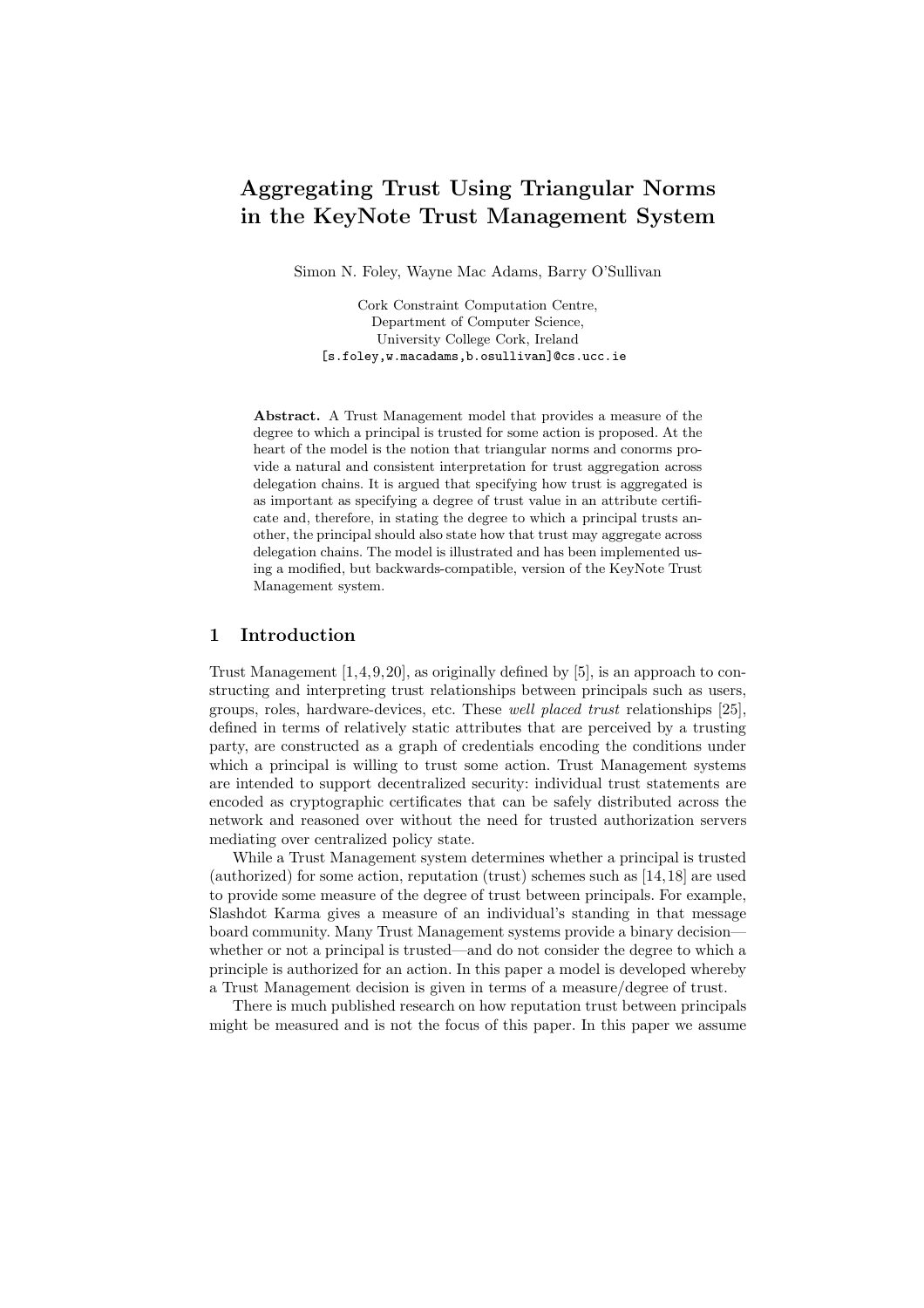that principals assert subjective measures of well placed trust when defining the conditions under which they trust another principal. The challenge is then to determine how these trust values should *aggregate* across the trust relationships that make up an attribute certificate delegation graph. We argue that *Triangular* Norms provide a natural approach to aggregating trust. Triangular norms and conorms are classes of well-understood aggregation operators that are used to combine values in the metric space [0..1] [8, 26] and have been used to aggregate knowledge for a variety of applications such as fuzzy-logic [8], risk management [11], multimedia databases [10] and medical decision support systems [6].

In this paper, a model of quantitative Trust Management is developed whereby delegation certificates may specify a degree of trust. Rather than prescribing specific aggregation operators, the model allows the user to also specify, as part of the delegation certificate, how the delegated trust may be aggregated. This model has been implemented in an extended version of the KeyNote Trust Management system. The extension provides backwards compatibility with the standard KeyNote system whereby KeyNote compliance values can be considered to implement degrees of trust, aggregated by Gödel fuzzy logic t-norm/conorm operators min and max.

The paper is organized as follows. Section 2 considers how triangular norms and conorms might be used to aggregate trust across a delegation network and argues that treating the calculation as an inclusion-exclusion or two-terminal network reliability style problem is not appropriate. A model for trust aggregation is described in Section 3 and Section 4 presents a series of KeyNote credentials to illustrate its use. Section 5 discusses the implementation of this model. Section 6 reviews related research and discusses the results of the paper.

# 2 Quantifying Trust

Let the statement  $A \stackrel{x}{\rightarrow} B$  denote an assertion by principal A that she trusts (delegates trust to) the principal B to a degree  $x$  : [0..1]. We assume that  $A$ 's trust of B increases linearly with the value of x, whereby  $x = 0$  represents no trust and  $x = 1$  denotes complete trust.

A set of trust delegation statements form a directed graph with labeled arcs between principals representing trust/delegation statements. Figure 1 illustrates a delegation graph with statements  $A \stackrel{0.8}{\rightarrow} B$ ,  $B \stackrel{0.9}{\rightarrow} D$  and so forth. Given such a graph, we are interested in determining how transitive trust, that is, the implicit degree of trust  $trust(X, Y)$  from a principal X to principal Y, should be computed. For example, the implicit degree of trust from  $A$  to  $D$  in Figure 1.

#### 2.1 Trust Aggregation using Max and Min

One strategy for computing  $trust(X, Y)$  in a delegation graph is to compute the maximum degree of trust over all delegation chains from  $X$  to  $Y$ , whereby the degree of trust for a single chain is the minimum of the degrees along its path. For example, given the graph in Figure 1, the single chain from A to D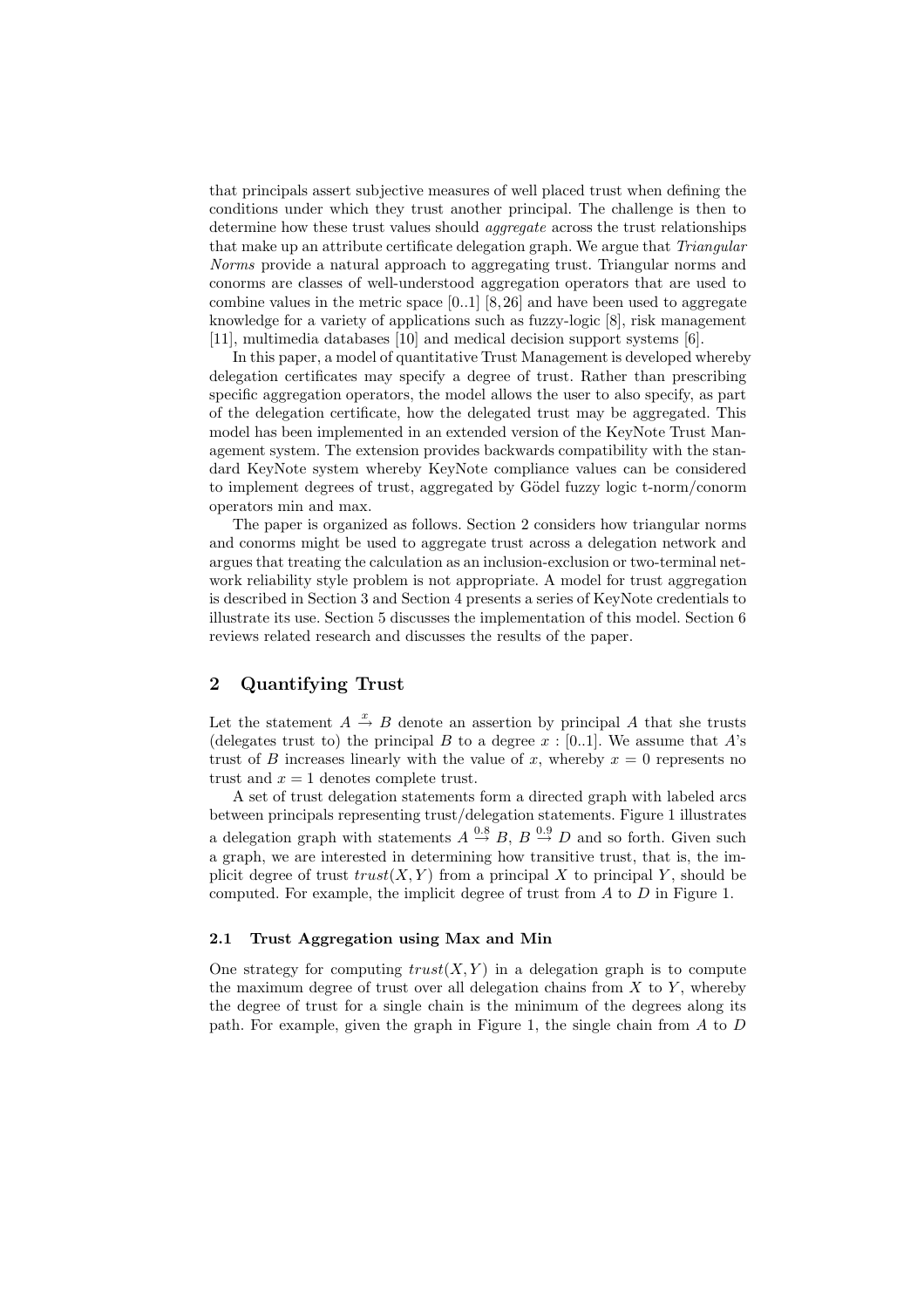

Fig. 1. Quantitative Delegation Graph

results in  $trust(A, D) = min(0.8, 0.9)$ . The two chains  $A \stackrel{0.8}{\rightarrow} B \stackrel{0.9}{\rightarrow} D \stackrel{1.0}{\rightarrow} E$  and  $A \stackrel{0.8}{\rightarrow} B \stackrel{0.7}{\rightarrow} C \stackrel{1.0}{\rightarrow} E$  connect A and E and  $trust(A, E) = \max(0.8, 0.7) = 0.8$ . This max-min paths strategy is implemented as a breath first search of the delegation graph in the KeyNote Trust Management system [4] where (an enumerated set of) KeyNote compliance values can be effectively interpreted to represent degrees of trust measures.

The min operator may not always provide an intuitive aggregation of trust values along the path of a chain. For example, given Figure 1, while  $B$  considers its trust of  $D$  and  $C$  to be different, this distinction is lost in the calculation of  $trust(A, D) = 0.8$  and  $trust(A, C) = 0.8$ , despite B's involvement in both chains. Had A's trust of B been less that 0.8 then this distinction would be apparent. An alternative operator for aggregating trust along a chain is the (probabilistic) product operator  $\times$ . Using this operator in Figure 1 gives  $trust(A, C) = 0.64$  and  $trust(A, D) = 0.72$  which could be regarded as better reflecting the knock-on effect of trust by  $B$ . Such use of probabilistic product to aggregate trust along a chain of trust is proposed as a way to provide more fine-grained treatment for GnuPGP's degree of trust measure [15].

Similarly, the max operator does not necessarily provide an intuitive operator with which to aggregate the degree of trust across multiple delegation chains. Continuing the example above,  $E$ 's trust from  $B$  might be considered to be an accumulation of trust obtained via chains  $B \stackrel{0.9}{\rightarrow} D \stackrel{1.0}{\rightarrow} E$  and  $B \stackrel{0.7}{\rightarrow} C \stackrel{1.0}{\rightarrow} E$ , and therefore, should be greater than  $trust(B, E) = \max(0.9, 08)$ . Computing  $trust(B, E) = 0.9+0.8-0.8*0.9 = 0.98$  using probabilistic sum to aggregate trust across chains  $B\stackrel{0.9}{\rightarrow} D\stackrel{1.0}{\rightarrow} E$  and  $B\stackrel{0.8}{\rightarrow} C\stackrel{1.0}{\rightarrow} E$  may be regarded as better reflecting how E's trust accumulates from multiple chains. Probabilistic sum is also used in GnuPGP [15] to aggregate across different chains where the calculation of  $trust(X, Y)$  is treated as an two-terminal network reliability-style problem [7,22].

#### 2.2 Trust Aggregation using Triangular Norms and Conorms

Computing  $trust(X, Y)$  requires selection of an operator (denoted ⊗) used to aggregate trust along a chain and an operator (denoted  $oplus$ ) used to aggregate across different chains. We argue that triangular norms and triangular conorms, respectively provide suitable aggregation operators.

A triangular norm (hereafter referred to as t-norm) operator ⊗ is commutative and associative; its monotonicity ensures that its use for aggregating trust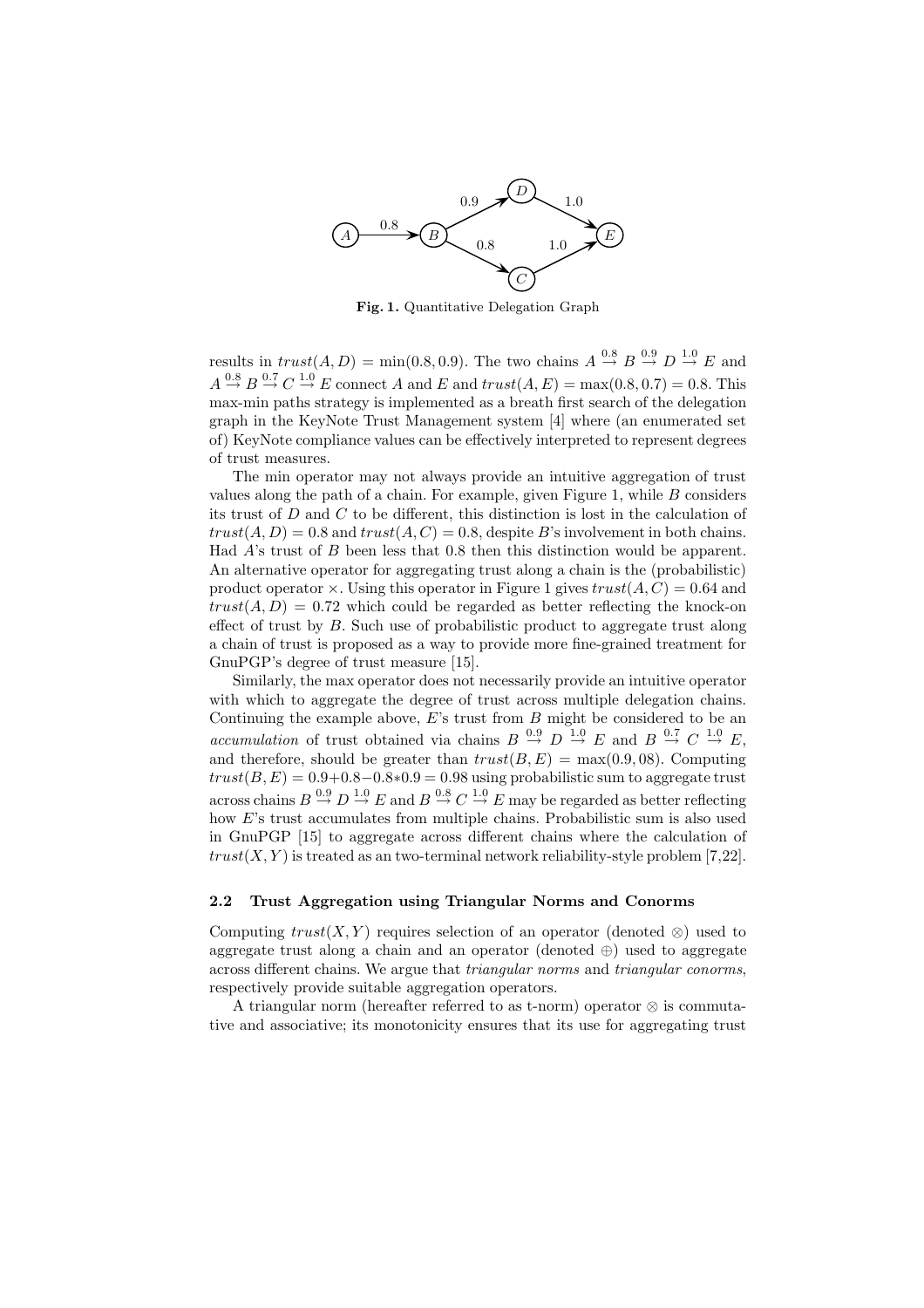values along a delegation chain does not result in an amplification of trust, that is,  $x \otimes y \le \min(x, y)$  for  $x, y : [0, 1]$  and min is the largest pointwise t-norm.

We use a triangular conorm (t-conorm) ⊕ to aggregate trust across different chains. A t-norm has a corresponding t-conorm under the DeMorgan style law:  $x \oplus y = 1 - (1 - x) \otimes (1 - y)$ . The max operator is the smallest t-conorm and for any t-conorm operator  $\oplus$ , then  $x \oplus y \ge \max(x, y)$  for  $x, y$  : [0..1]. Thus, t-conorm based aggregation of trust chains provides monotonic trust, that is, adding further trust statements/chains to a delegation graph does not result in a decrease in the value of  $trust(X, Y)$ . The t-norm and t-conorm operators can be interpreted as forms of fuzzy disjunction and conjunction, respectively [8]. Table 1 defines a number of common t-norm and their respective t-conorm operators.

|               | t-norm $x \otimes y$          | t-conorm $x \oplus y$     |
|---------------|-------------------------------|---------------------------|
| Probabilistic | $x \times y$                  | $x+y-x\times y$           |
| Gödel         | min                           | max                       |
|               | Lukasiewicz $\max(0, x+y-1)$  | $\min(1, x+y)$            |
|               | if $x=1$ then y               | if $x=0$ then y           |
|               | Drastic elseif $y = 1$ then x | elseif $y=0$ then x       |
|               | else 0                        | else 1                    |
| Compensating  | if $e \leq (x, y) \leq 1$     | if $e < (x, y) < 1$       |
| Trust(e)      | then $x \times y$             | then $x + y - x \times y$ |
| .             | else $min(x, y)$<br>$\sim$    | else $max(x, y)$          |

Table 1. Some t-norms and t-conorms.

## 2.3 Accumulating Trust

The max-min style calculation of  $trust(X, Y)$  as a sum (t-conorm) of products  $(t\text{-norm})$  along the chains between X and Y does not necessarily generalize to other t-norm/conorm operators. For example, suppose that probabilistic product is used as a chain-aggregator  $\otimes_{\mathcal{P}}$  along paths  $A \stackrel{0.8}{\rightarrow} B \stackrel{0.9}{\rightarrow} D \stackrel{1.0}{\rightarrow} E$  and  $A \stackrel{0.8}{\rightarrow} B \stackrel{0.7}{\rightarrow} C \stackrel{1.0}{\rightarrow} E$  in Figure 1. This results in trust values 0.72 and 0.64, respectively; using probabilistic sum  $\oplus_{\mathcal{P}}$  to aggregate across these chains results in calculation  $trust(A, E) = 0.899$ . This calculation may not necessarily reflect the trust intentions of  $A$ , for example,  $E$  might be owned by  $B$ . In Figure 1,  $A$ states that she trusts  $B$  to degree 0.8. However, as a consequence of statements of other principals, using this calculation results in  $E$  holding more trust  $(0.899)$ from A even though it originated exclusively via B. In this case the most trust (from  $A$ ) that  $B$  should be able to delegate to  $E$  should be degree 0.8.

Intuitively, we might expect to be able to address this issue by reducing the subgraph connecting  $B$  to  $E$  to a single arc and computing:

$$
trust(A, E) = trust(A, B) \otimes_{\mathcal{P}} trust(B, E) = 0.8 \otimes_{\mathcal{P}} (0.8 \oplus_{\mathcal{P}} 0.9) = 0.78
$$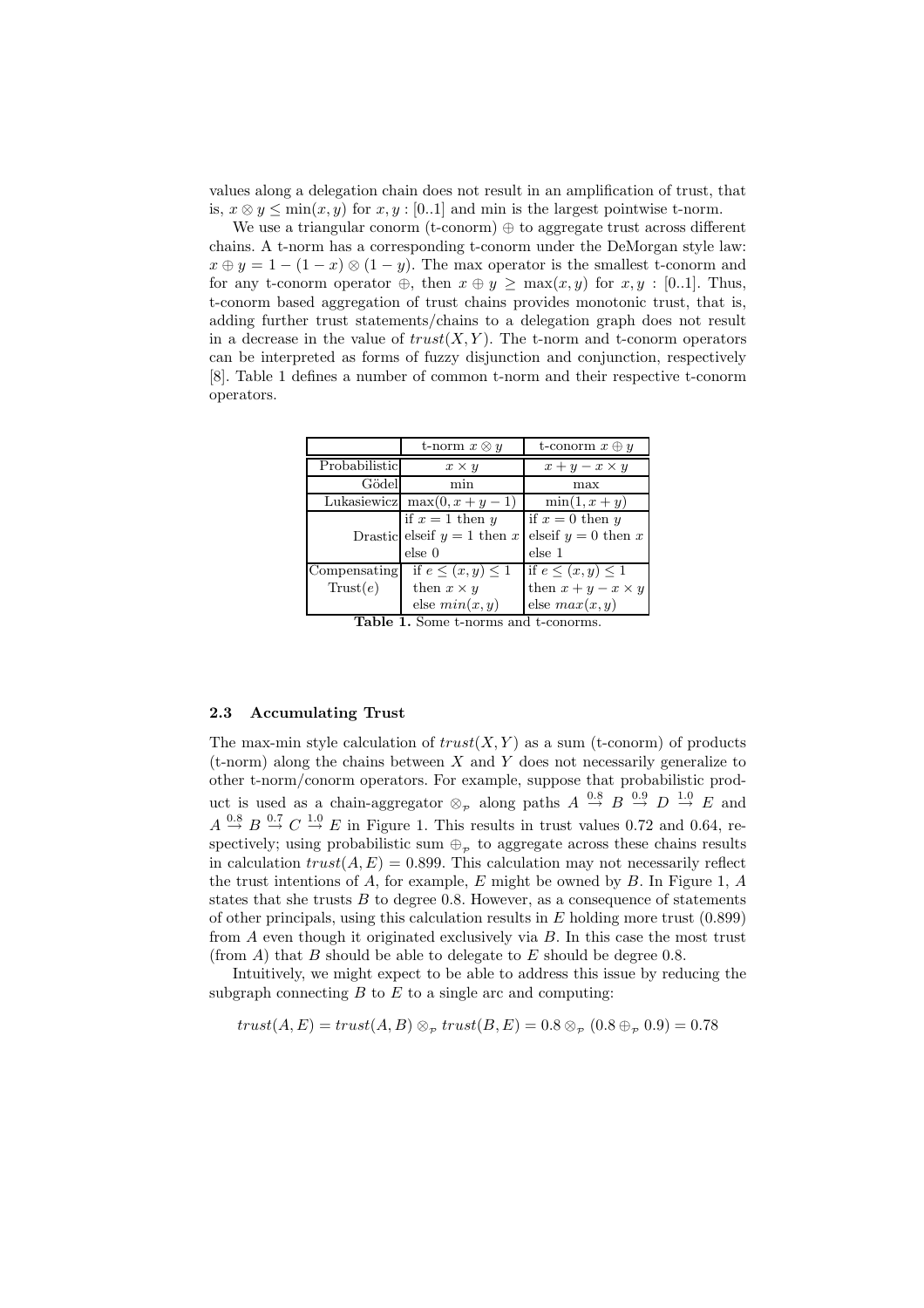However, the graph in Figure 2 illustrates that such a rewriting strategy is not applicable in general. In this case it it not immediately clear how  $D$ 's trust should be proportioned to  $C$  and  $E$  so as to ensure that  $E$  gets the maximal trust available while ensuring that  $D$  does not delegate more trust than the  $0.9$ degrees obtained from B.



Fig. 2. Quantitative Delegation Graph

The probabilistic sum operator treats trust as a quantity that can effectively be accumulated as more statements about trust are made; the more statements that X makes delegating trust to Y then, the more that Y's trust of X accumulates, that is,  $trust(X, Y)$  increases (bounded by 1). This gives rise to the following principle for computing trust.

Principle of Preservation of Trust A principal may not delegate more trust than it has accumulated. Note that this principle is expressed as a safety property in that it does not require conservation of trust (in a liveness sense).

Trust delegation may be treated as a network flow-style problem. However, we argue that it does not correspond to the two-terminal network reliability problem [22], nor its variation suggested in [15], as both schemes can result in a 'double-counting' of trust statements. For example, using [15] to compute trust as the probabilistic sum of the trust along paths ABDE, ABDCE and ABCE, results in  $trust(A, E) = 0.989$ . This result violates the principle of trust accumulation as it implies that B effectively delegates more trust to  $E(0.989)$ than it accumulated from  $A(0.8)$ .

In the next section we propose a model in which  $trust(X, Y)$  can be used with any t-norm for trust aggregation along a chain and with any t-conorm to aggregate trust across different chains, while preserving the principle of trust accumulation.

# 3 A Model of Trust Aggregation

The calculation of  $trust(X, Y)$  treats trust as a material-like quantity that flows through the delegation graph. In many cases the degree of trust delegated is the degree of trust that flows, for example, 0.8 degrees of trust 'flows' from A to B as a consequence of the delegation  $A \stackrel{0.8}{\rightarrow} B$  in the graph in Figure 1. Given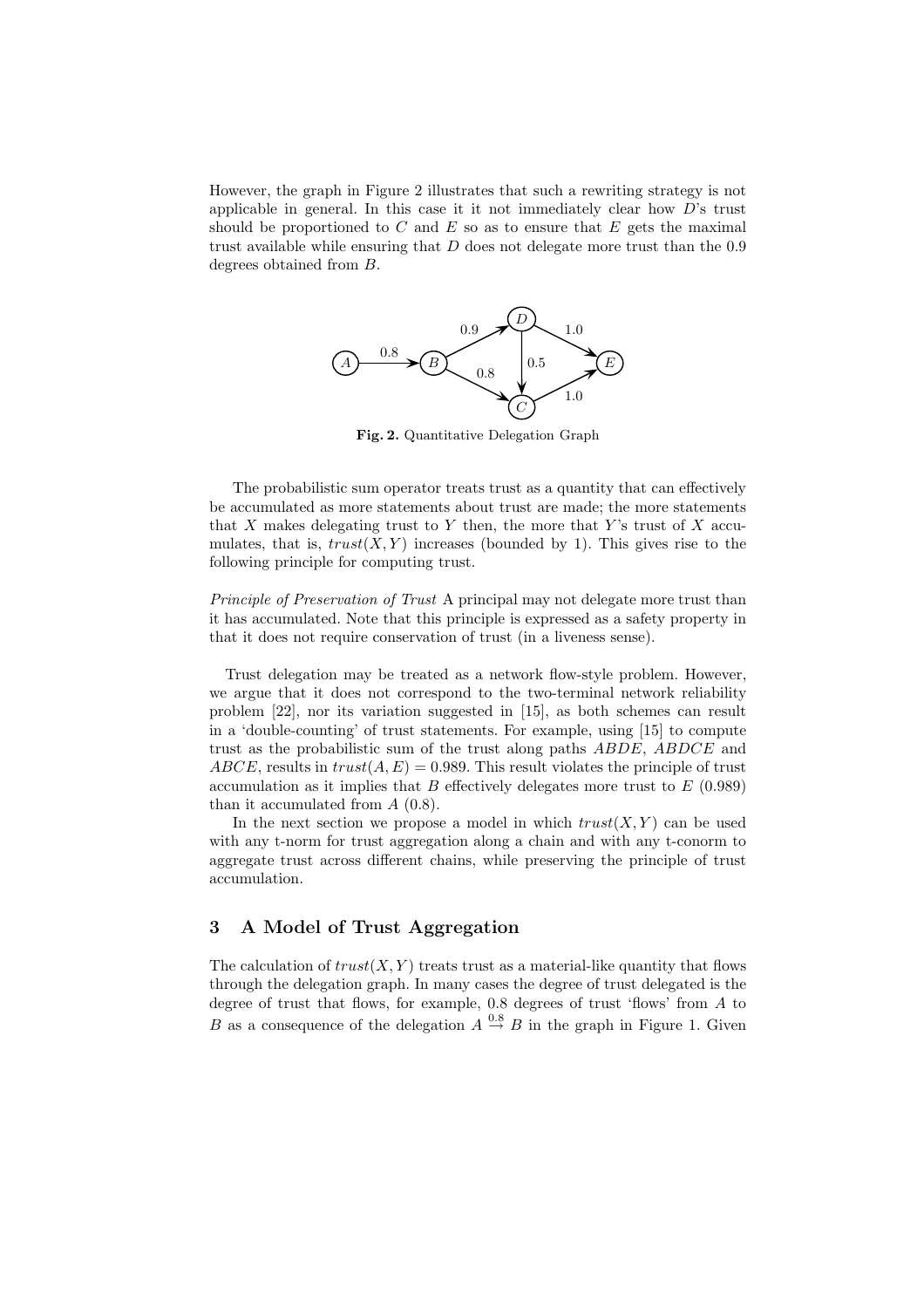this trust held by  $B$ , suppose that we consider that 0.9 of this flows to  $D$  as a consequence of  $B \stackrel{0.9}{\rightarrow} D$  (under t-norm  $\otimes_{\mathcal{P}}$ ). For the reasons discussed in the previous section, permitting a further  $0.8$  (of the trust from  $A$  to  $B$ ) to flow from B to C will violate the Principle of Preservation of Trust since probabilistic sum of  $A$ 's trust flowing, via  $B$  to  $C$  and  $D$  must be less than or equal to the trust flowing to B. In this section we define the calculation of  $trust(X, Y)$  in terms of a search for a set of flow of trust labels for the delegation graph that preserves the Law of Preservation of Trust.

Let  $trust(X, Y)$  denote a degree of trust that arbitrary principal Y can accumulate from principal X over a delegation graph. Given nodes  $X, Y$  and Z and arc  $Y \stackrel{x}{\rightarrow} Z$  in the delegation graph, then let the value  $flow(X, Y, Z)$  represent some portion (ranging from nothing  $(0)$  to everything  $(trust(X, Y))$  of the trust that Y holds, originating from  $X$ , that is passed on to  $Z$  by  $Y$ .

The value of  $trust(X, Y)$  is a solution to the following constraint problem and is based on a search for a suitable configuration of the function flow that ensures the principle of preservation of trust.

- If no directed path exists in the graph from X to Y then  $trust(X, Y) = 0$ .
- $-$  The (cross chain aggregation of) flow from principal Y to others cannot exceed the degree of trust from  $X$  that is accumulated by  $Y$ .

$$
trust(X,Y) \geq \bigoplus_{\forall Z, x | Y \stackrel{x}{\rightarrow} Z} flow(X,Y,Z).
$$

– A node may not accumulate more trust than the cross chain aggregation of the trust that it receives from others.

$$
trust(X,Y) \leq \bigoplus_{\forall Z, x | Z \xrightarrow{x} Y} (flow(X, Z, Y) \otimes x).
$$

The intuition behind this calculation is to effectively find flow labelings for the graph such that a subsequent max-min/network reliability style calculation of  $trust(A, B)$  preserves the principle of preservation of trust accumulation.

As an example, Figure 3 depicts a solution of this problem: each node  $Z \in$  $\{C, D, E\}$  is decorated with the value  $trust(A, Z)$  and each delegation statement  $X \stackrel{x(y)}{\rightarrow} Y$  indicates the degree of trust x and the value  $flow(A, X, Y) = y$ . Note that in this solution, all available trust flows from  $B$  to  $D$  to  $E$ . However, as a consequence, none of the available trust held by  $B$  may flow to  $C$ ; any higher proportion and the Principle of Preservation of Trust is violated as the flow from A to B exceeds 0.8. Note that this is just one solution to the above problem, it is not necessarily optimal. Figure 4 gives an alternative solution. Section 5 considers the implementation of  $trust(X, Y)$  in practice.

# 4 Trust Aggregation in QKeyNote

Sections 2 and 3 consider the quantification of unconditional trust, that is, the degree of trust delegated from one principal to another is not related to any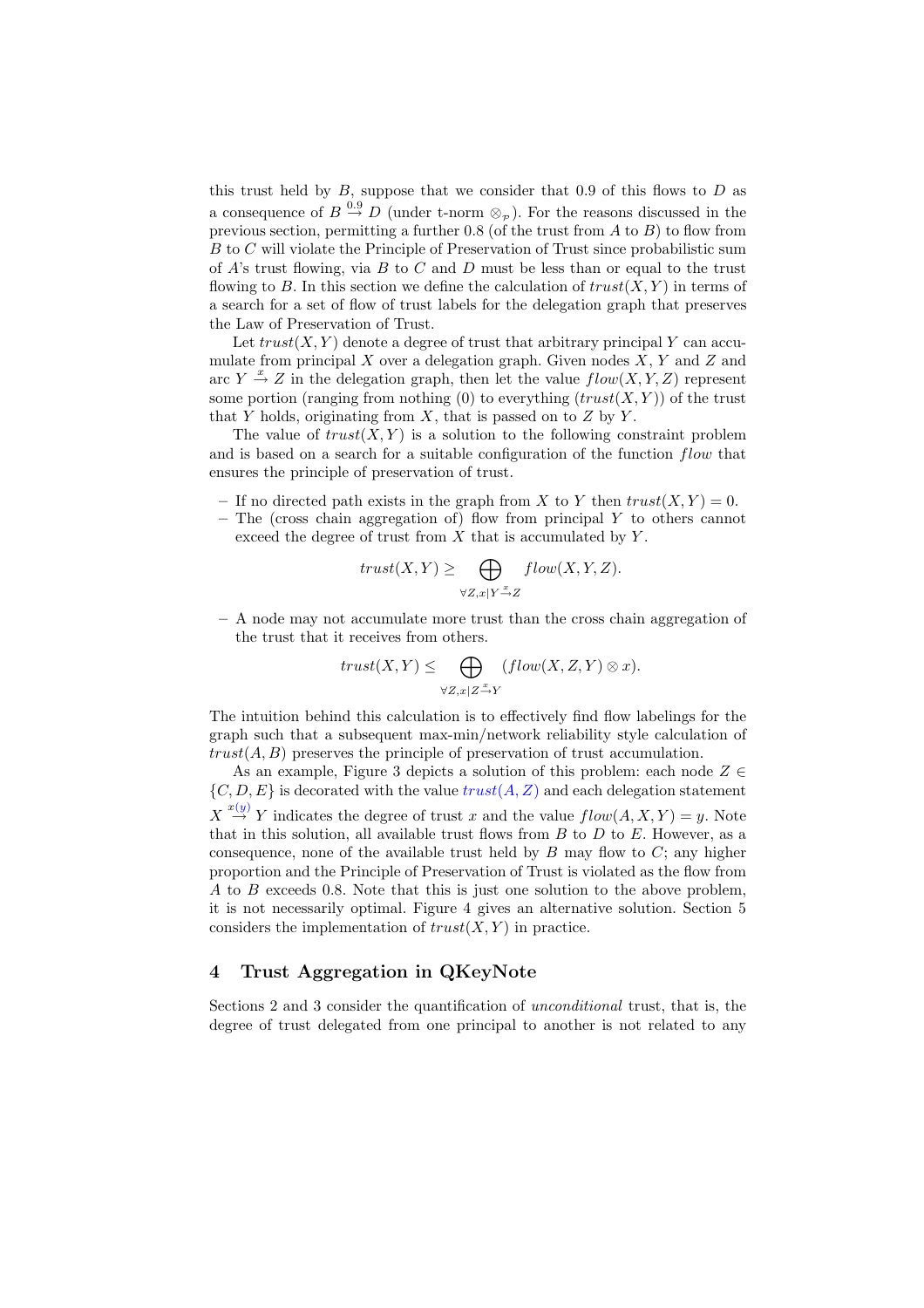

Fig. 3. Delegation graph solution including flows originating from A



Fig. 4. Alternative solution including flows originating from A

particular action or attributes of the principals. In this section quantified conditional trust is considered whereby a delegation statement  $A \stackrel{p:x}{\rightarrow} B$  is interpreted to mean that a principal  $A$  asserts that she trusts another principal  $B$  for permission p (related to some action) to a degree  $x : [0..1]$ . This section explains how the KeyNote Trust Management system [4] can be extended to support these delegation statements thereby providing decentralized support for quantitative trust management. A KeyNote delegation credential encodes the delegated 'permission' as a condition over attribute values. The approach is illustrated using examples based on a photograph sharing trust policy [13] which uses a probabilistic network to represent trust relationships between variables (attributes).

#### 4.1 KeyNote Compliance Values as Degrees of Trust

A KeyNote credential is a statement that delegates trust from an authorizer to a licensee constrained by some condition. The condition is given using a C-like expression syntax in terms of attributes that are used to characterize action(s) for which the licensee is trusted (by the authorizer). For example, consider a server that permits trusted users access stored photographs based on image tags. The server owner specifies that Alice (public key Ka) is trusted to access photographs tagged as public. This is specified by the KeyNote policy credential:

```
Authorizer: POLICY
Licensee: Ka
Conditions: App_Domain=="PhotoShare" && Tag == "public";
```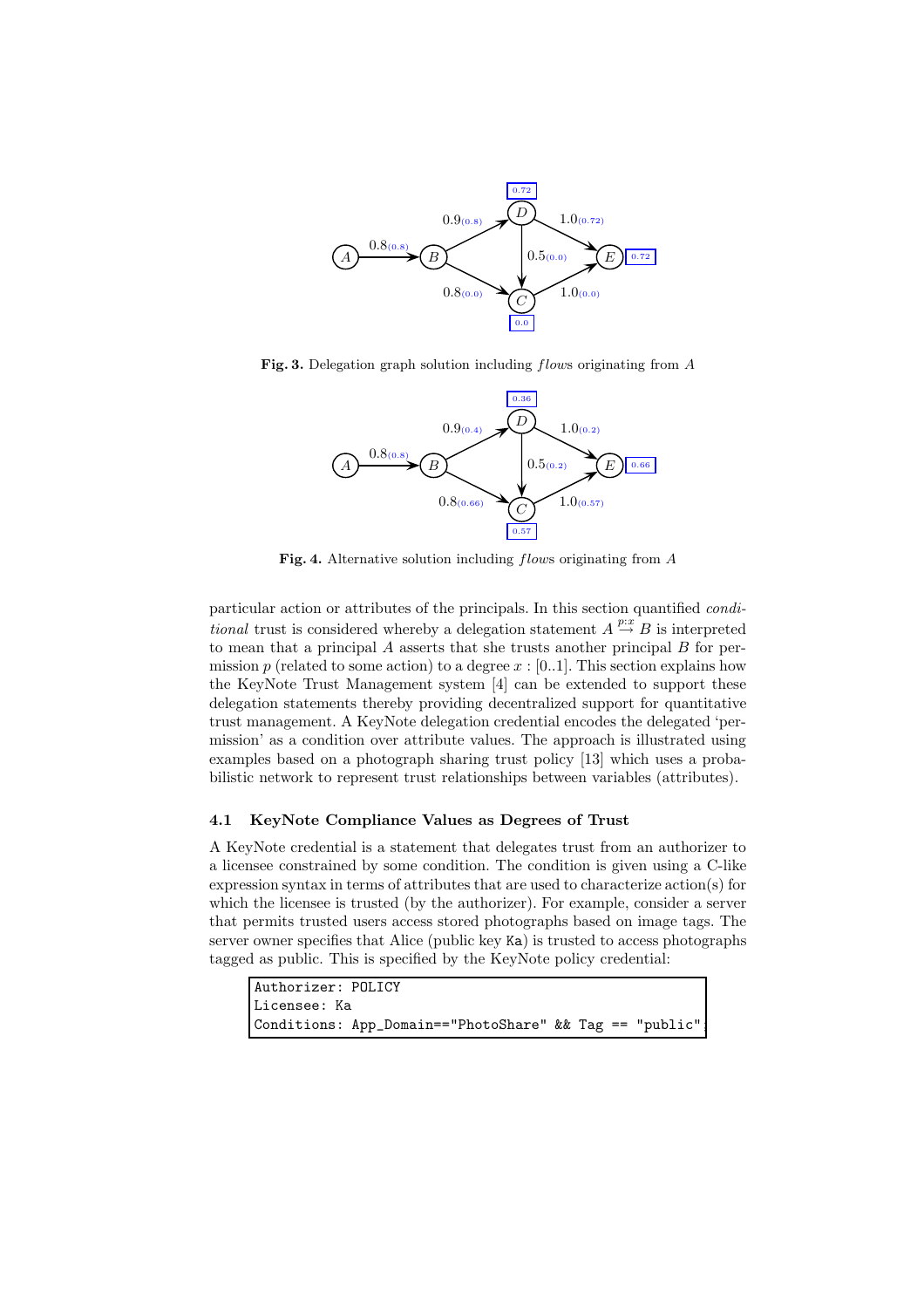The condition for this delegation is defined in terms of action attributes App Domain and Tag. For the purposes of this example we assume that a photograph is tagged either as public or private. When Alice requests access to a particular photograph, the application uses the KeyNote query engine to determine whether there is a chain of trust from POLICY to the requesting key Ka with conditions satisfying the [App Domain←"PhotoShare"; Tag←"public"].

In practice, the condition on a KeyNote credential evaluates to a value from a user-enumerated (ordinal) set of *compliance values* that range from **MIN** TRUST to MAX TRUST, for example, the compliance set={false,true}, for the above policy. When a return value is not specified in the condition field then the default return value is MAX TRUST when the condition is satisfied, otherwise MIN TRUST is returned. The following credential, where Alice delegates trust to Bob Kb, specifies a compliance value of 0.7. This value defines Alice's degree of trust in Bob concerning public photographs.

```
Authorizer: Ka
Licensee: Kb
Conditions: (App_Domain=="PhotoShare"
&& Tag == "public" ) \rightarrow 0.7;
Signature: ....
```
Compliance values in KeyNote conventionally define an enumerated and discrete datatype, for example,  $(0,0.3,0.5,0.7,1.0)$  with MIN TRUST=0.0 and MAX TRUST=1.0. A conventional KeyNote query corresponds to a calculation of the maximum compliance value returned over the minimum compliance value along all delegation chains whose conditions satisfy the attribute binding given in the query.

### 4.2 Aggregating Compliance Values in QKeyNote

The KeyNote query engine has been extended to support compliance values from the real datatype [0..1] and a revised query algorithm (QKeyNote) is used to implement  $trust(X, Y)$  for computing compliance values. If operators max and min are selected as the aggregation operators then a QKeyNote query behaves as a conventional KeyNote query.

Continuing the photograph sharing example, the policy is extended to authorize Clare (Kc), who in turn, delegates authority to Bob (Kb).

| Authorizer: POLICY                                     | Authorizer: Kc                  |  |
|--------------------------------------------------------|---------------------------------|--|
| Licensee: Kc                                           | Licensee: Kb                    |  |
| Conditions:                                            | Conditions:                     |  |
| (App_Domain=="PhotoShare")                             | (App_Domain == "PhotoShare"     |  |
| $\Rightarrow$ { $\{Tag == "public"\} \Rightarrow 0.6;$ | && Tag == "public" ) -> $0.8$ ; |  |
| $\{Tag == "private"\} \rightarrow 0.2;$                | Signature:                      |  |
| $Signature: \ldots$                                    |                                 |  |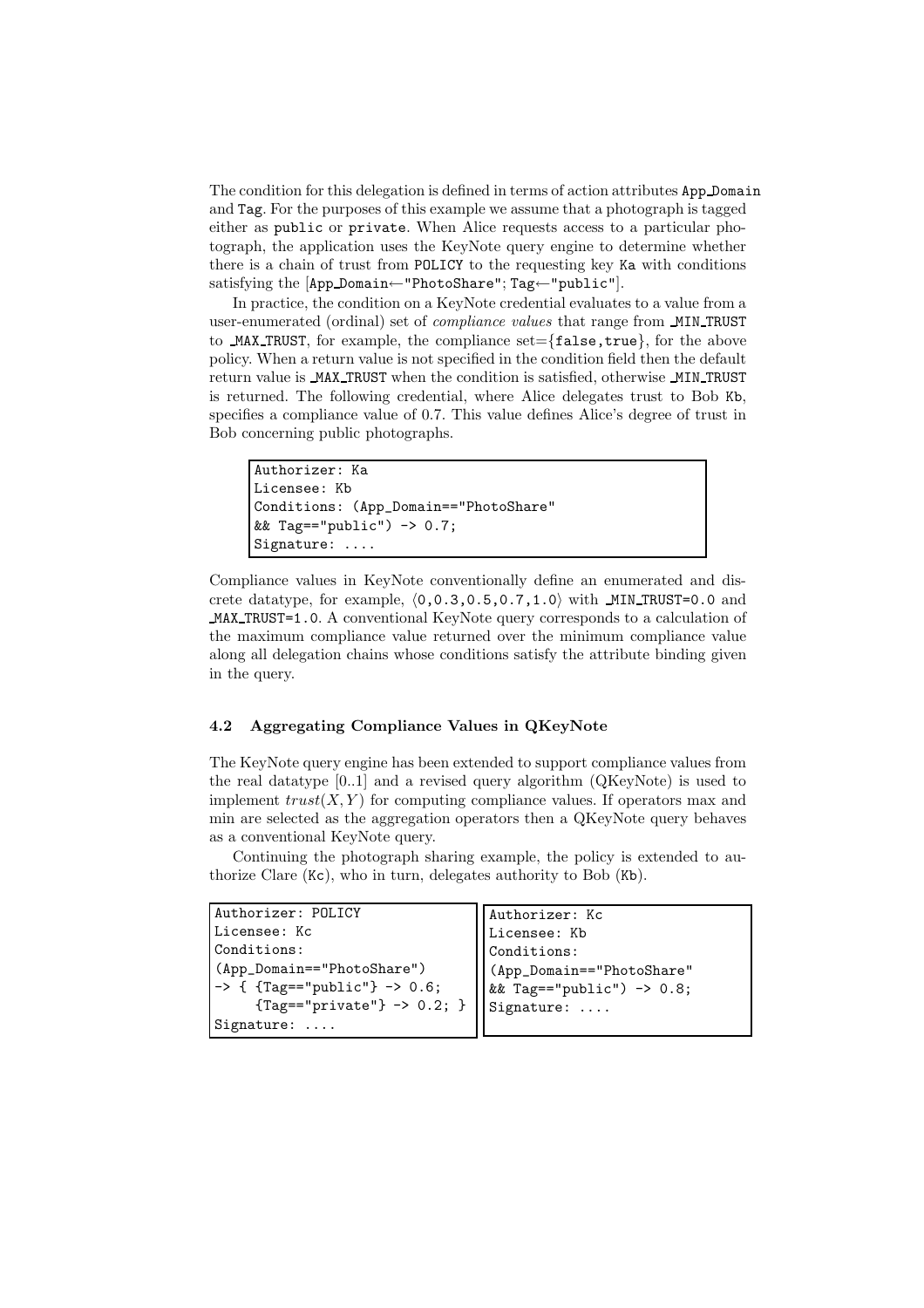Given these and the earlier credentials, a QKeyNote query as to whether Bob is trusted for [App Domain←"PhotoShare"; Tag←"public"] returns compliance value 0.844 when probabilistic operators are used to aggregate, that is, it calculates  $trust(POLICY, Kb) = (1 \otimes_{\mathcal{P}} 0.7) \oplus_{\mathcal{P}} (0.6 \otimes_{\mathcal{P}} 0.8) = 0.844.$ 

QKeyNote supports two predefined attributes that are treated similarly to other predefined attributes such as MAX TRUST and ACTION AUTHORIZERS. Attribute TNORM specifies the t-norm operator that the QKeyNote query engine has been configured to use when aggregating trust along a chain. Attribute TCONORM specifies the t-conorm operator that the QKeyNote query engine has been configured to use when aggregating trust across multiple chains. The default query engine configuration is \_TNORM="min" and \_TCONORM="max" providing the 'conventional' KeyNote query.

We argue that specifying how delegated trust is aggregated should be as important to the authorizer as is specifying the degree of trust within a credential. Therefore, a delegation of trust can be made conditional on the operators used to aggregate the trust by constraining the values of TNORM and TCONORM in its condition. For example, suppose that the server owner decides that Alice is trusted to access private photographs as long as probabilistic sum and product are used to aggregate this trust. This credential may be used only when the query engine is configured to use probabilistic sum and product for aggregation.

```
Authorizer: POLICY
Licensee: Ka
Conditions: (App_Domain=="PhotoShare"
&& _TNORM=="probProduct" && _TCONORM=="probSum
&& Tag=="private") -> 0.2;
Signature: ....
```
A partial order can be defined over the t-norm and t-conorm operators. Given t-norms  $\otimes_t$  and  $\otimes'_t$  then

$$
\otimes_t \sqsubseteq \otimes_t' \equiv \forall x,y: [0,1] \bullet x \otimes_t y \leq x \otimes_t' y
$$

The operator min is the top t-norm under this ordering, for example we have  $\otimes_{\mathcal{P}} \subseteq$  min. A similar ordering exists over t-conorms with max providing the bottom t-conorm. These orderings can be used within a credential to facilitate aggregation operator selection. For example, Alice trusts Bob to share private photographs on condition that he can never use this trust with other credentials to accumulate more than 0.6 degrees of trust. In this case the t-conorm used to aggregate across chains must be the max operator, while the t-norm can be any operator less than or equal to the min operator.

```
Authorizer: Ka
Licensee: Kb
Conditions: (App_Domain=="PhotoShare"
&& _TNORM<="min" && _TCONORM=="max"
&& Tag=="private") -> 0.6;
Signature: ....
```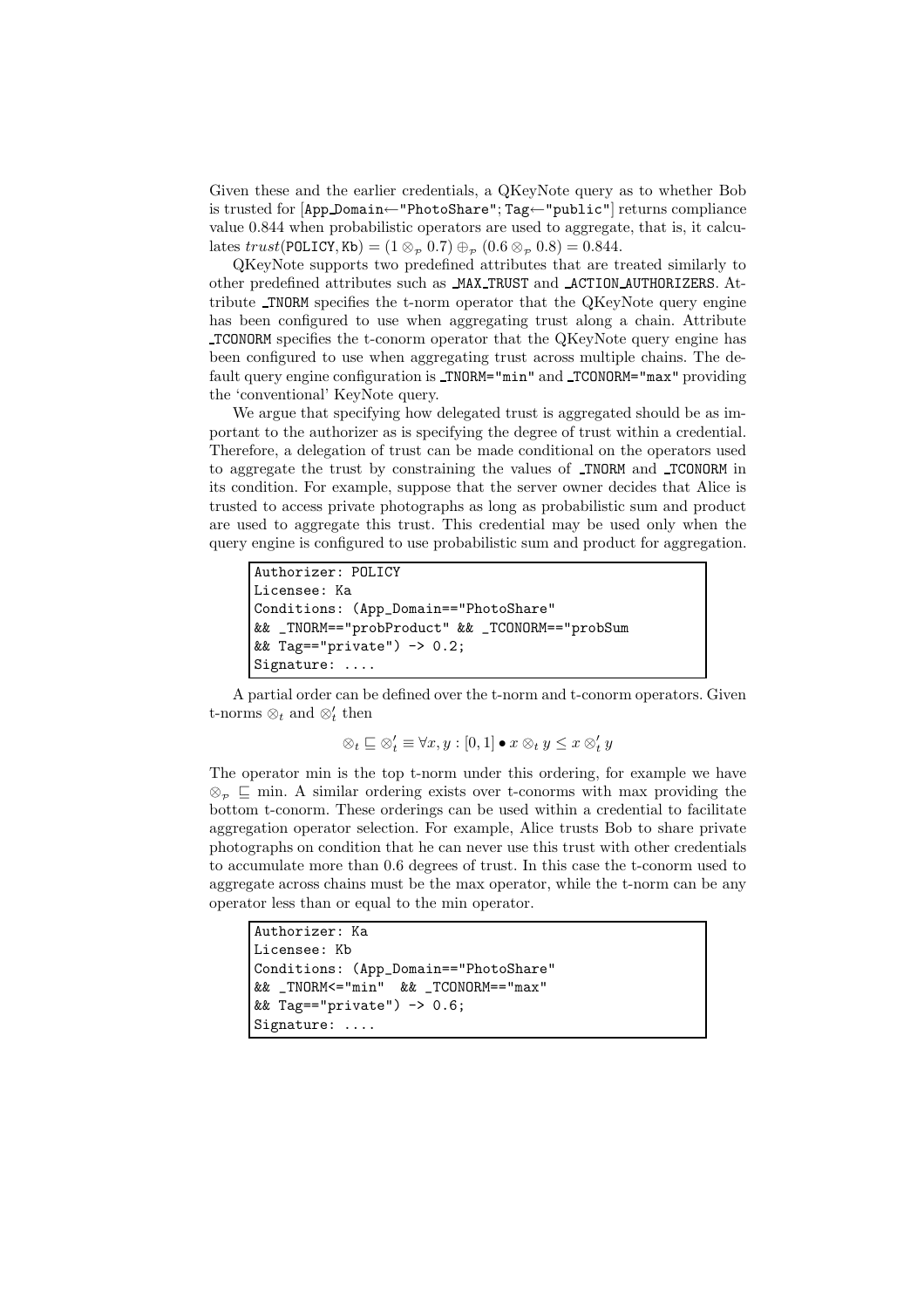This credential cannot be used if the query engine is configured with probabilistic product and sum. However, for example the condition can be satisfied the query engine is configured with probabilistic product as t-norm and max as t-conorm. If a credential condition does not refer to TNORM and TCONORM then the delegation is applicable for any aggregation operator. Figure 5 lists the aggregation operators (and ordering) available in our current implementation of QKeyNote. Currently values for TNORM and TCONORM must be provided as part of the query. We are currently investigating how search for optimal values for these operators might form part of the query  $trust(X, Y)$ .



Fig. 5. Type system aggregation operator orderings ⊑

#### 4.3 Accumulating Compliance Values in QKeyNote

The delegation graph built by the QKeyNote query engine supports multiple delegation statements between arbitrary principals so long as each delegation statement is unique. Credential uniqueness ensures that a malicious principal cannot accumulate more trust than he holds by presenting multiple copies of the same credential. For example, based on an evolving relationship, Alice issues a credential to Bob, every day, specifying that she incrementally trusts him to degree 0.01 to access private photographs:

```
Authorizer: Ka
Licensee: Kb
Conditions: (App_Domain=="PhotoShare"
&& _TNORM=="probProduct" && _TCONORM=="probSum"
&& Tag=="private" && Nonce = "123456"
&& Date >= "20100101" && Date<= "20101231"
&& _Action_Authorizers==Kb) -> 0.01;
Signature: ....
```
The nonce provides credential freshness and Bob may accumulate and use multiple credentials over time, subject to an expiry date. Bob may not delegate this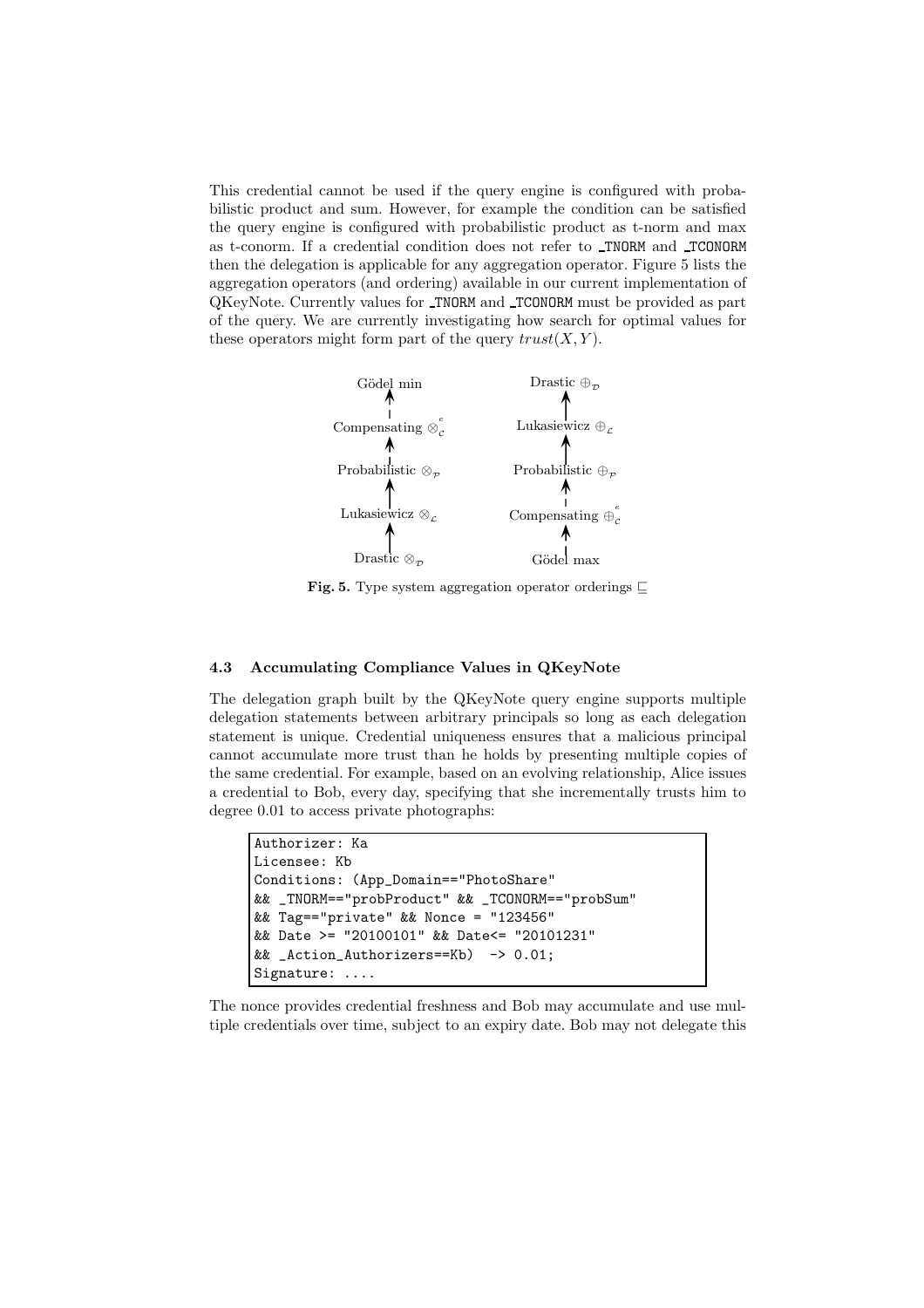trust further ( Action Authorizers==Kb). For example, Bob may present three credentials (different nonces) to prove a 0.0297 degree of trust from Alice (for accessing private photographs). In this case each delegated degree of trust is very small and could be regarded as form of micro-trust that can be accumulated over time into a worthwhile relationship. Rather than expending the cost of a public-key signature to generate and validate each each micro-trust statement, a hash-based micropayment scheme such as [12] could be used, whereby each micro-payment on a hash-chain corresponds to a micro-trust credential of value 0.01. Following [12], a micro-trust contract, analogous to a micropayment contract, is issued as KeyNote credential by Alice, to Bob indicating that she is willing to eventually trust Bob to a high degree, that will be accumulated as a series of micro-trust 'payments'.

#### 4.4 Compensating Aggregation Operators

One concern over using conventional arithmetic and/or probabilistic sum is that when making decisions humans do not necessarily aggregate in a linear manner [28], that is, there may be potential for non-linearity in the way that they perceive combinations. In [6,11,19] a compensating uni-norm operator  $\odot^e$  is described for aggregating in a non-linear manner, for neutral element  $e : [0,1]$ . Intuitively, this uni-norm operator may be thought of as a combination of probabilistic product when operand severity values are less than  $e$ , and probabilistic sum when operand severity values are greater than e. Using this operator, for example with  $e = 0.6$ , to aggregate trust along a chain causes the calculation to be less sensitive to aggregation of higher trust values along the chains. While flexible, this uni-norm does not behave exclusively as a t-norm and causes trust amplification along a chain if operand values are greater than the neutral element due to aggregation via probabilistic sum. Similarly, if the operator is used to aggregate across chains operand values that are less than the neutral element then probabilistic product may result in non-montonic trust; that is, it is not a t-conorm and adding further delegation statements cause a reduction in trust.

QKeyNote provides a t-norm operator  $\otimes_c^e$ , as a safe trust-aggregating version of the uni-norm  $\odot^e$  that provides a degree of compensation around neutral element e. This operator is a combination of probabilistic product when operand severity values are less than  $e$ , and min when operand severity values are greater than e and is defined in Table 1. A corresponding compensating trust t-conorm operator  $\oplus_{c}^e$  is a combination of probabilistic sum when operand severity values are greater than e, or the max operator otherwise.

Following the micro-trust example above, suppose that Alice does not want her micro-trust statements to aggregate her trust of Bob beyond 0.5 degrees. This is achieved by requiring micro-trust to be aggregated using the compensating trust t-norm configured with a neutral element of 0.5: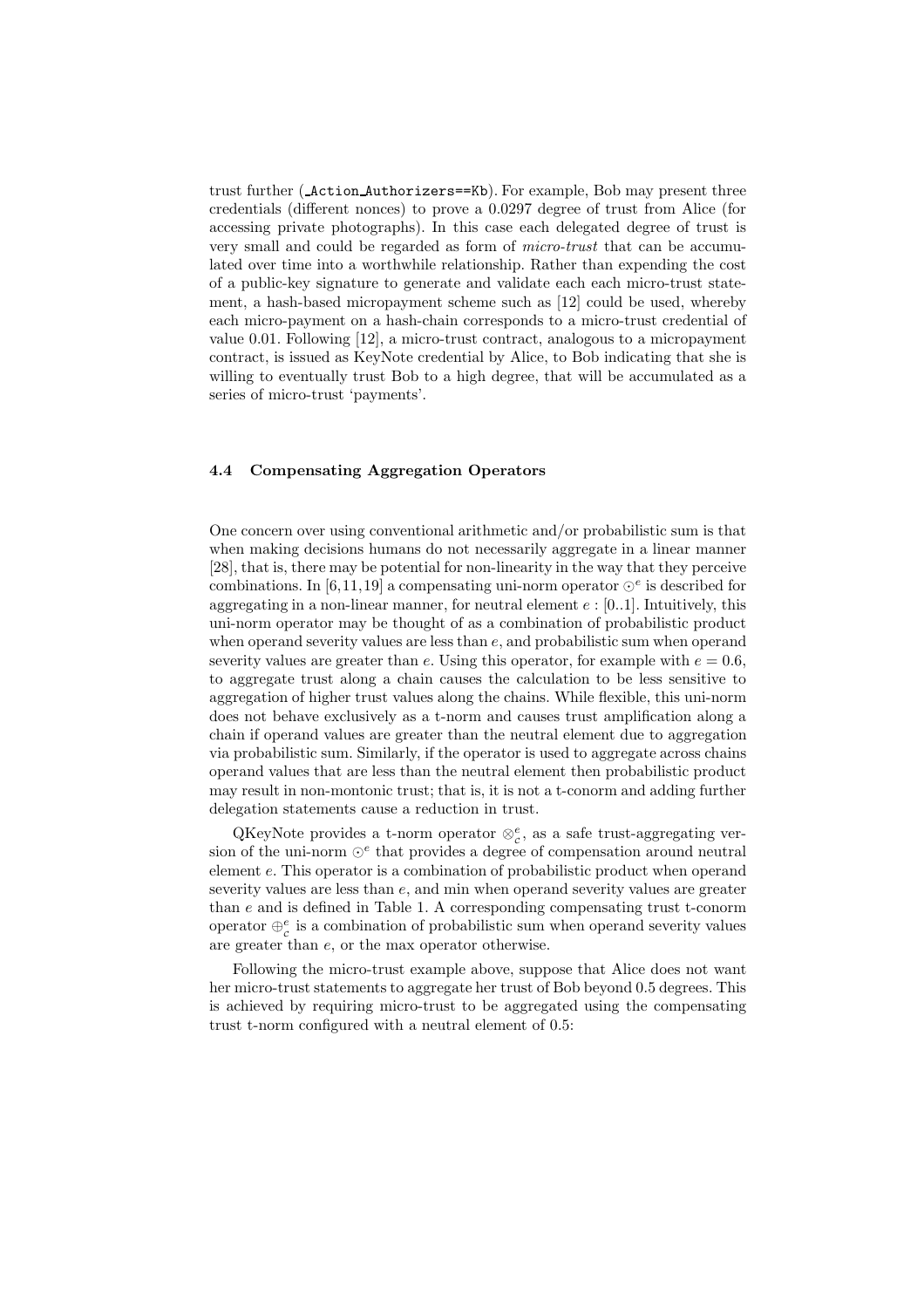```
Authorizer: Ka
Licensee: Kb
Conditions: (App_Domain=="PhotoShare"
&& _TCONORM<="compTrust(0.5)"
&& Tag=="private" && Nonce = "123456"
&& Date >= "20100101" && Date<= "20101231"
&& _Action_Authorizers==Kb) -> 0.01;
Signature: ....
```
# 5 Implementing  $trust(X, Y)$

There are many possible solutions for configurations of flow and trust that satisfy the the constraints given in Section 3. Two approaches to finding a solution are considered in this section.

Optimized Search. The problem can be expressed as a constraint satisfaction problem (CSP) [21, 23] that searches for a solution while maximizing the value of  $trust(X, Y)$ . This approach has been implemented using choco [27], a Java library for solving CSPs and supports optimization over real-valued variables. This implementation could be used in computing trust values in KeyNote delegation graphs. However, this search violates the principle of efficient trust evaluation [24] as it is computationally expensive and not suited to providing real-time answers involving search over large delegation graphs.

Heuristic Search. Rather than searching for values of flow that yield an optimal trust(X, Y), we use fixed heuristics that distribute flow over outgoing arcs in the delegation graph. Given a node  $Z$  on a path between  $X$  and  $Y$  then the value of the flow from Z could be based on an even distribution of the value of  $trust(X, Z)$  across the cardinality of the set of individual statements  $Z \stackrel{z}{\rightarrow}$  $Z'$  in the graph whereby  $Z'$  is connected to Y. For example in Figure 4, the distribution (under probabilistic sum) of  $trust(A, D) = 0.36$  across outgoing flows  $flow(A, D, E) = 0.2$  and  $flow(A, D, C) = 0.2$ , en-route to destination E.

This heuristic search approach is implemented using a topological sort of the delegation graph to direct the assignment and/or division of flows within the delegation graph while preserving the principle of conservation of trust. This strategy has been used in the implementation of the QKeyNote query engine discussed in Section 4.

When a trust query is made it is possible that the *flows* selected during a previous search may contradict choices of flow from earlier trust queries. For example, assuming an optimal search across the graph in Figure 3, then an earlier query  $trust(A, D)$  returning 0.72 implies that a later query  $trust(A, C)$  should return 0.0. Alternatively, if  $trust(A, C)$  is queried first, then it could return the optimal trust value 0.64, with the subsequent query  $trust(A, D)$  returning 0.0. Thus, an implementation of  $trust(X, Y)$  may be *stateful*, in the sense that past trust queries may influence the results of future queries against the graph.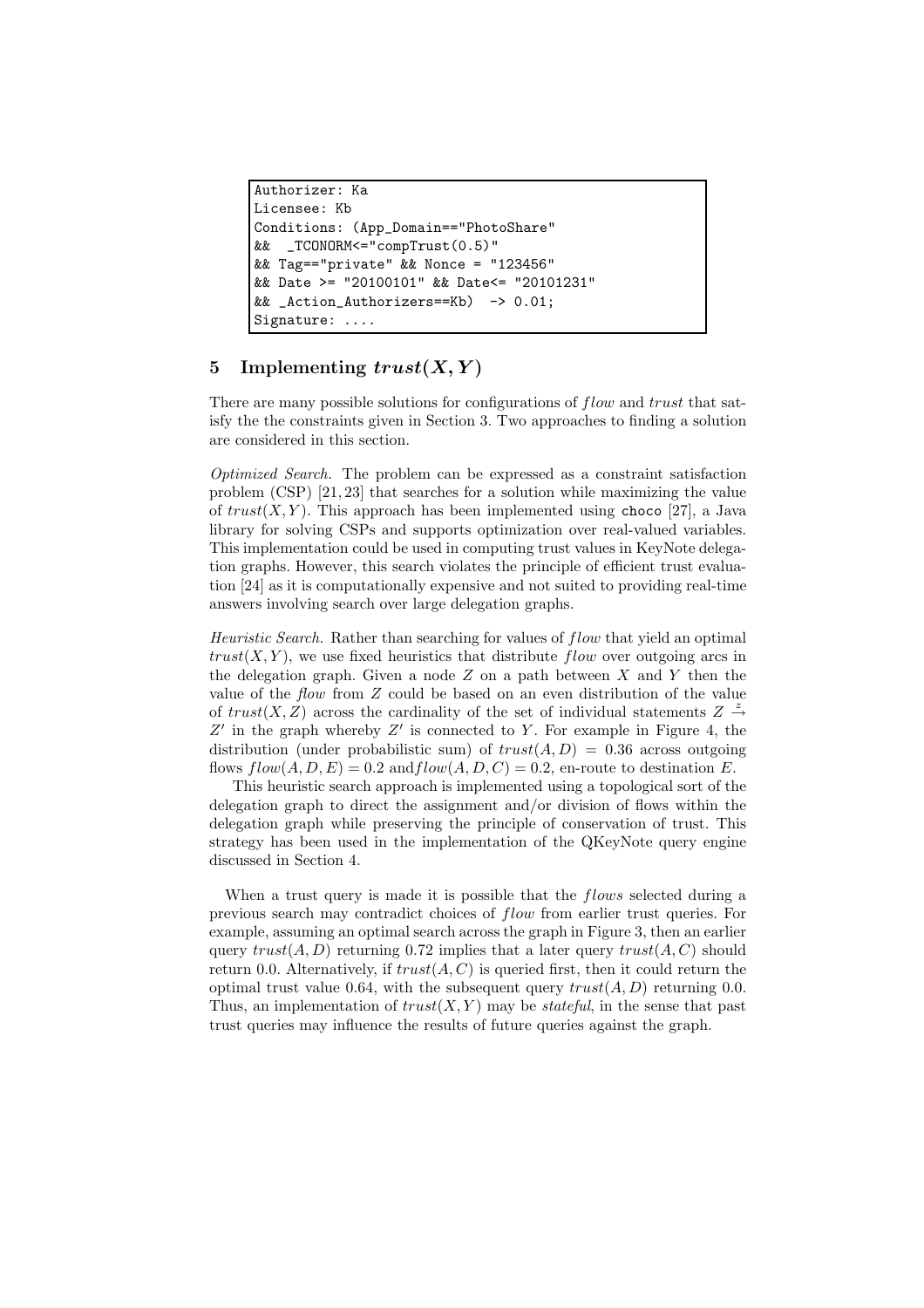Stateful Trust Compliance Let partial function  $trust_{\Sigma}(X, Y)$  record past trust queries by returning the result of the most recent trust value computed between X, Y. Given a delegation graph and  $trust_{\Sigma}$ , then a principal Y is trusted to at least degree  $x$  by principal  $X$ , if there exists a solution for this query such that  $trust(X, Y) = x$  and for all principals  $Z, W$  then  $trust_{\Sigma}(Z, W) \leq trust(Z, W)$ .

Stateful trust compliance is useful for enforcing history-based security policies such as Chinese walls and dynamic separation style policies. For example, interpreting the policy in Figure 3, both  $D$  and  $C$  have the *potential* to interact with A as trusted principals. However, once A queries  $D$ 's trust (presumably as a consequence of some interaction with  $D$ ), then C's level of potential trust diminishes. The disadvantage of a stateful implementation of trust is that it requires a globally coordinated trust state, for example relying a centralized graph of delegation statements and  $trust_{\Sigma}(X, Y)$  function. While a centralized approach is common in reputation trust systems, a goal of trust management is to support decentralized delegation statements in the form of cryptographic credentials. For the purposes of this paper we regard trust queries as stateless, determining the degree of trust regardless of past queries. Investigating the implementation of statefull queries is a topic for future research.

#### 6 Discussion

This paper proposes a generalization of the KeyNote Trust Management system whereby KeyNote compliance values in the metric space [0..1] can be aggregated using arbitrary triangular norms and conorms. This provides a basis for Trust Management queries that return the degree to which a principal is trusted for some action. Note that the results in this paper are not limited to KeyNote, which was chosen for the sake of ease of exposition and implementation.

We argue that specifying how trust is aggregated, both along chains and across chains, is as important as specifying a degree of trust value and therefore should form part of the trust information provided in a credential. It is not the intention of this paper to prescribe any particular aggregation operator, rather we provide a framework in which different aggregation operators can be used in a consistent way. While a relatively intuitive distinction exists between the use of the fuzzy (max/min) operators and the probabilistic operators, exploring trust-based interpretations for the other Triangular norms is a topic for future research.

By encoding degrees of trust as compliance values and by using special attributes TNORM and TCONORM to specify optional aggregation operators within delegation credentials it is not necessary to change the KeyNote language. While the KeyNote query engine has been modified to implement the model described in Section 3 its behavior is consistent with the standard KeyNote implementation when the aggregation operators are min/max (default). Thus, backwards compatibility is provided. Furthermore, QKeyNote credentials can be used in a standard KeyNote query, at least to the extent that standard KeyNote effectively aggregates according to min/max, thereby providing a 'safe' interpretation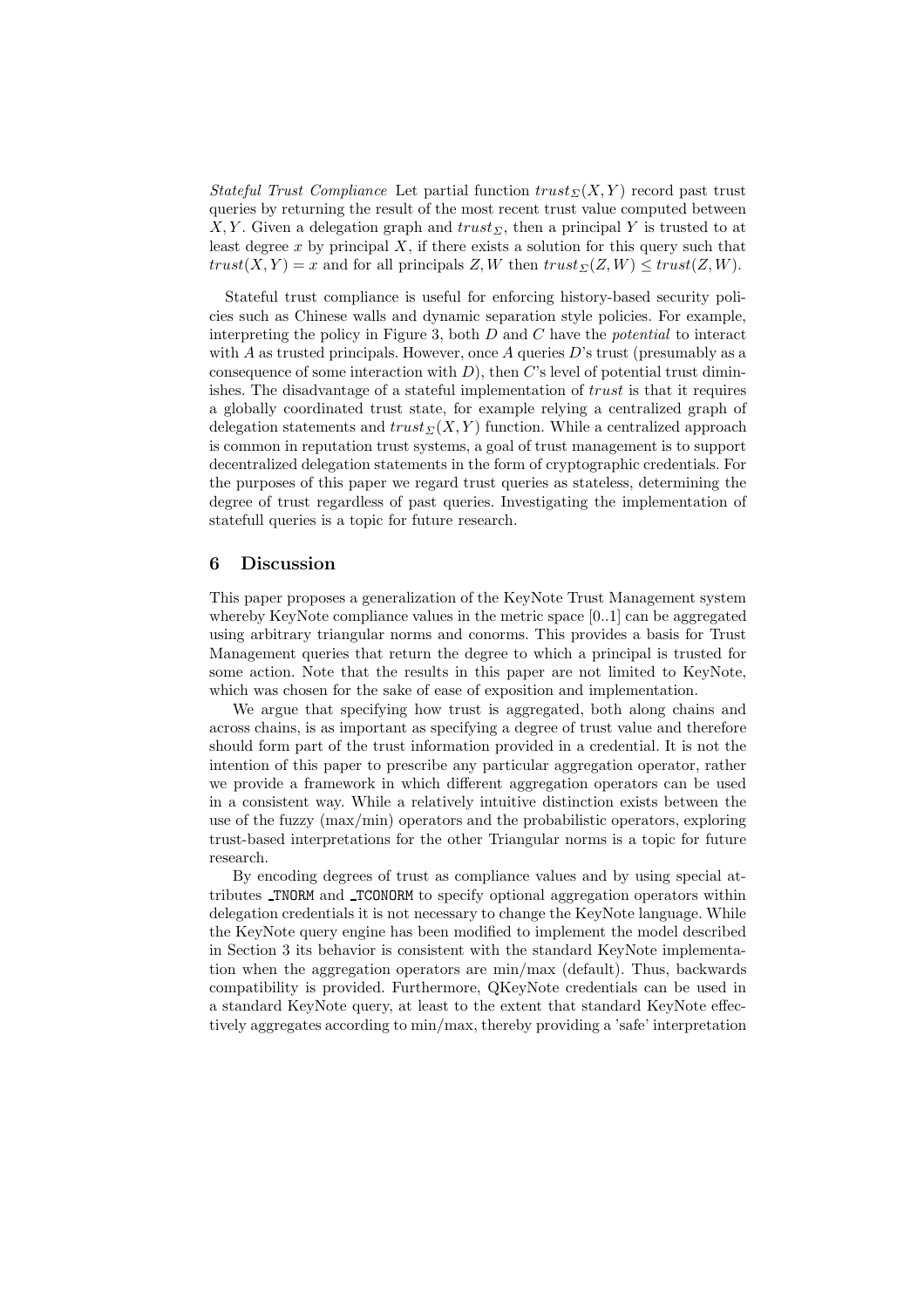under the aggregation operator type ordering. The current model assumes fixed aggregation operators for any given query (subject to the credential conditions). Investigating how a query can support different aggregation operators to be simultaneously used across a graph is a topic for future research.

The current model and implementation does not currently support threshold delegation in KeyNote. We are investigating how a form of threshold delegation can be emulated by using probabilistic sum. In this case a conventional KeyNote credential that delegates authority to the conjunction of two principals can be rewritten as two individual credentials, each delegating authority to one principal, with, for example degree of trust 0.5 and probabilistic sum as TCONORM. A KeyNote decision is considered acceptable if the degree of trust is greater than the trust of either individual 0.5.

A wide range of literature exists on many different forms of reputation trust and trust metrics and the reader is referred to [18] and [24] for an in-depth review. Closest to the underlying trust model proposed in this paper are schemes that treat the problem as an inclusion/exclusion style calculation across a probabilistic network such as [15,22]. However, Section 2 demonstrates the problem of double-counting trust when performing such a calculation. Furthermore, [15, 22] does not generalize to arbitrary t-norm/conorm aggregation operators and does not consider integration with a Trust Management system. Jøsang et. al. [17] avoid double-counting by removing weakest (trust) delegation statements from the graph until a series of delegation chains remain that can be safely aggregated, resulting in a sub-optimal trust calculation. In [16] an improved strategy is proposed that uses edge-splitting to transform a delegation-statement (shared across different chains) into separate statements, one for each path, with the trust of the original statement distributed across the separate statements. We conjecture that these strategies uphold the Principle of Preservation of Trust; investigating the use of these strategies in an alternative implementation of the QKeyNote interpreter is a topic for future research.

Bistarelli et. al. use multi-trust [2, 3] to model reputation trust within the RT Trust Management language. In the multi-trust model trust relationships are represented in terms of the degree of trust from a single trustor to a group of trustees; a c-semiring defines how the trust should be aggregated, using probabilistic product along chains and max for aggregating trust across separate chains. Adapting this model to the trust calculation scheme described in Section 3, and thereby supporting other t-norms and t-conorms, is a topic for future research.

Acknowledgments This research is supported by Science Foundation Ireland grant 08/SRC/11403. The authors would like to thanks the anonymous reviewers for their helpful feedback.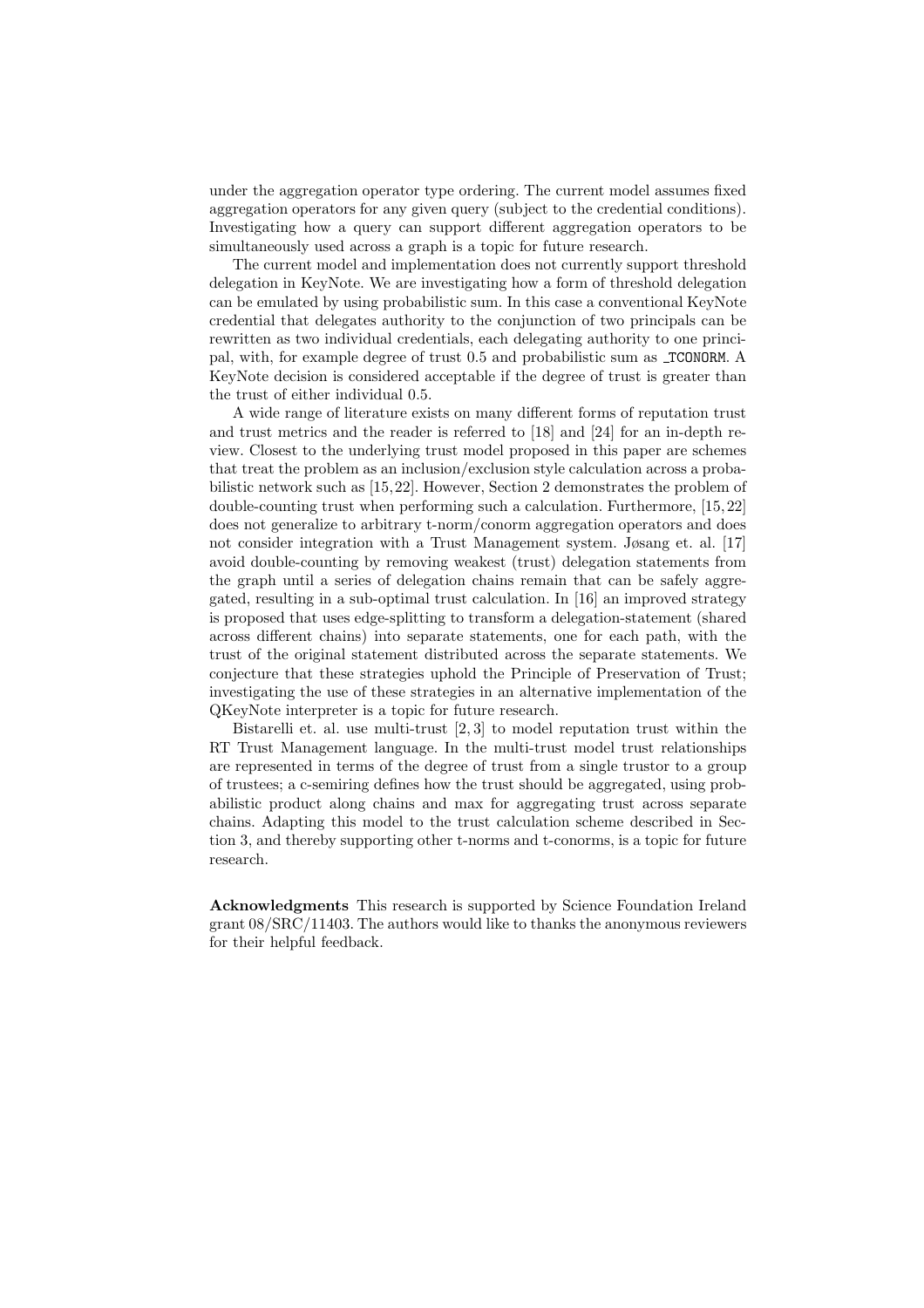## References

- 1. Becker, M., Fournet, C., Gordon, A.: Design and semantics of a decentralized authorization language. 20th IEEE Computer Security Foundations Symposium (Jan 2007)
- 2. Bistarelli, S., Martinelli, F., Santini, F.: A semantic foundation for trust management languages with weights: An application to the RT family. In: ATC. Lecture Notes in Computer Science, vol. 5060, pp. 481–495. Springer (2008)
- 3. Bistarelli, S., Santini, F.: Propagating multitrust within trust networks. In: SAC '08: Proceedings of the 2008 ACM symposium on Applied computing. pp. 1990– 1994. ACM, New York, NY, USA (2008)
- 4. Blaze, M., Feigenbaum, J., Ioannidis, J., Keromytis, A.D.: The Keynote trustmanagement system, version 2 (September 1999)
- 5. Blaze, M., Feigenbaum, J., Lacy, J.: Decentralized trust management. In: Proceedings of the IEEE Symposium on Research in Security and Privacy. pp. 164–173. IEEE Computer Society Press, Oakland, CA (1996)
- 6. Buchanan, B., Shortliffe, E.: Ruled Based Expert Systems, The MYCIN Experiment of the Stanford Heuristic Programming Project. Addison-Wesley, Reading, MA (1984)
- 7. Colbourn, C.: The Combinatorics of Network Reliability. Oxford University Press (1987)
- 8. Dubois, D., Prade, H.: A review of fuzzy sets aggregation connectives. Information Sciences 36, 85–121 (1985)
- 9. Ellison, C., Frantz, B., Lampson, B., Rivest, R.L., Thomas, B., Ylonen, T.: SPKI certificate theory (September 1999)
- 10. Fagin, R.: Fuzzy queries in multimedia database systems. In: PODS '98: Proceedings of the seventeenth ACM SIGACT-SIGMOD-SIGART symposium on Principles of database systems. pp. 1–10. ACM, New York, NY, USA (1998)
- 11. Foley, S.N.: Security risk management using internal controls. In: WISG '09: Proceedings of the first ACM workshop on Information security governance. pp. 59–64. ACM, New York, NY, USA (2009)
- 12. Foley, S.N: Using trust management to support transferable hash-based micropayments. In: Proceedings of the 7th International Financial Cryptography Conference. Gosier, Guadeloupe, FWI (January 2003)
- 13. Foley, S.N, Rooney, V.: Qualitative analysis for trust management: Towards a model of photograph sharing indiscretion. In: Seventeenth International Security Protocols Workshop. Springer-Verlag LNCS (post-proceedings forthcoming) (April 2009)
- 14. Gilbert, E., Karahalios, K.: Predicting tie strength with social media. Proceedings of the 27th international conference computer-human interaction (Jan 2009).
- 15. Haenni, R., Jonczy, J.: A new approach to PGP's web of trust. In: EEMA'07, European e-Identity Conference. Paris, France (2007)
- 16. Jøsang, A., Bhuiyan, T.: Optimal trust network analysis with subjective logic. In: SECURWARE. pp. 179–184 (2008)
- 17. Jøsang, A., Hayward, R., Pope, S.: Trust network analysis with subjective logic. In: ACSC. pp. 85–94 (2006)
- 18. Jøsang, A., Ismail, R., Boyd, C.: A survey of trust and reputation systems for online service provision. Decis. Support Syst. 43(2), 618–644 (2007)
- 19. Klement, E.P., Mesiar, R., Pap, E.: On the relationship of associative compensatory operators to triangular norms and conorms. International Journal of Uncertainty, Fuzziness and Knowledge based Systems 4(2) (1996)